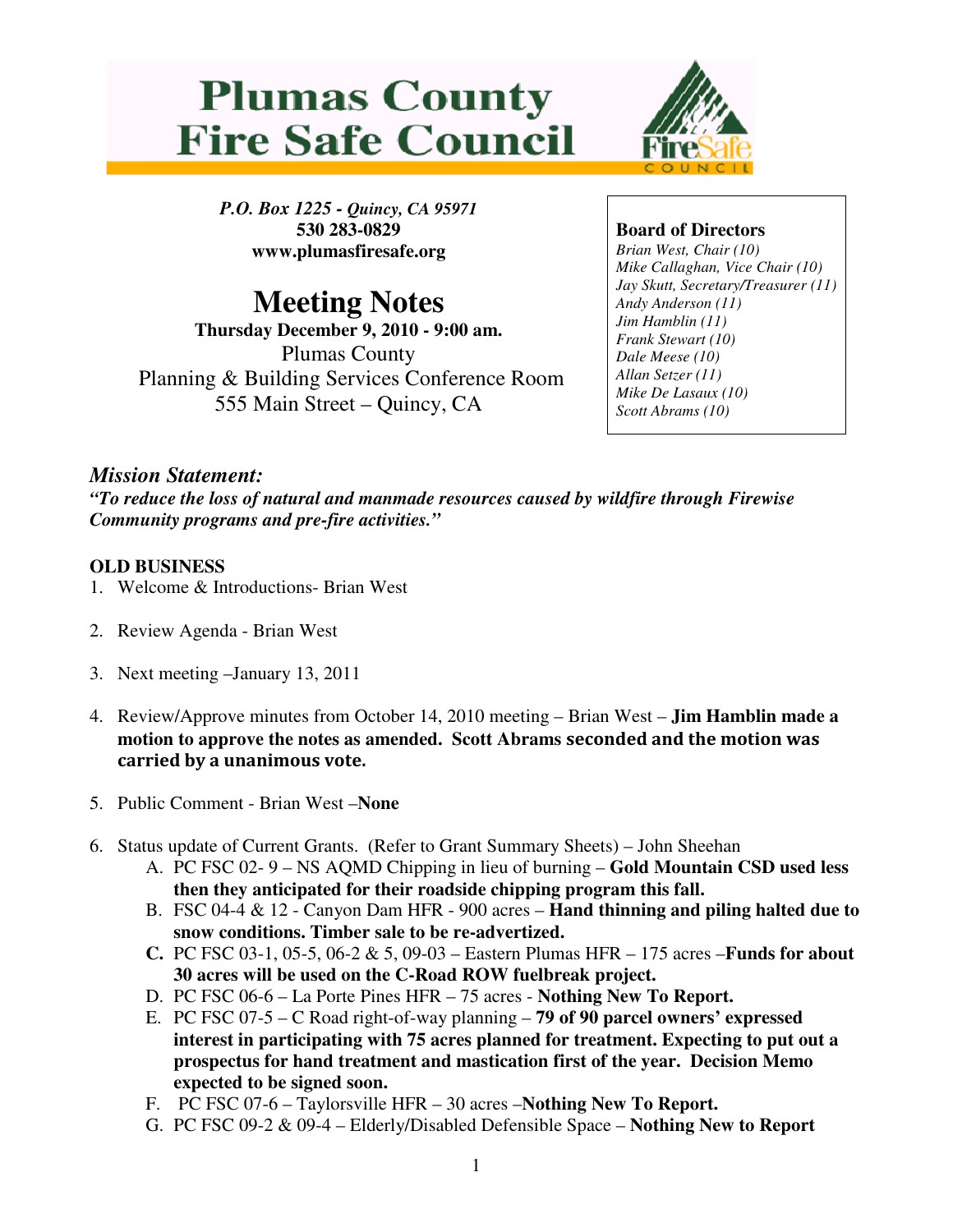- H. PC FSC 07-8 Greenhorn HFR **Nothing New To Report.**
- I. PC FSC 07-10 County Educational Workshops – **Nothing New To Report.**
- J. PC FSC 08-2 & 10-1- PC FSC Council Coordination 2007-2011 **Work continues with FSC coordination activities, developing grants funding requests and assisting in project implementation.**
- K. PC FSC 08- 3 & 09-1- Community HFR Planning & Project Development – **Nothing New To Report.**
- L. PC FSC 10-2 PC Planning Dept GIS mapping in support of PC FSC CWPP **A map of the new WUI boundary was presented to the RAC in November. The Board of Supervisors adopted the map as part of our CWPP on 11/2/10.**
- M. PC FSC 10-3 Bucks Lake CWPP and Firewise Community Planning –**Nothing New to Report.**
- N. PC FSC 10-4 Long Valley II & Crescent Grade HFR 100 acres –**90 acres have been cut and most of the chips hauled. Unfortunately SPI Quincy quit taking chips and we had to pay an additional trucking cost to transport them to Honey Lake. Environmental planning is continuing on Crescent Grade**
- O. PC FSC 10-5 Long Valley II HFR 87 acres –**Funds (FY2011) expected to become available soon.**
- P. PC FSC 10-6 Crescent Grade HFR 50 acres – **Funds (FY2011) expected to become available soon.**
- Q. PC FSC 10-7 –Cromberg (Long Valley II), C Road & Whitehawk HFR 210 acres **Treatment in progress on the Cromberg/Long Valley II projects this week; Whitehawk II 88 acres have been cut and decked and waiting for an opportunity to haul the chips to Quincy or Loyalton; planning is continuing on C-Road (see 7.e.).**
- 7. Status update of proposed Grant Proposals. John Sheehan
	- A. PC FSC Coordination Title III **PC BoS approved \$150,000 for 2011-2012 on 12/7/10.**
	- B. La Porte Rd II 2010 SNC **Application submitted on 9/13/10 for 174 acres of HFR. Decisions expected in March of 2011.**
- 8. HFQLG –HFR project overview/relation to communities' opportunities Project mapping integration involving USFS, CDF and Fire Safe Council - PNF's fuel reduction out year program of work – Allan Setzer –**Jackson and Keddie projects are on track for Decision Memos to be signed. Feather River RD is finishing up planning on a project that will but into the Mt. Hough RD Bucks Lake project. PNF discussed progress on burn pile disposal accomplishments. Almanor RD also had good success in eliminating machine burn piles in Plumas County.**
- 9. Implementation of the Plumas County Community Wildfire Protection Plan (CWPP) –Jerry Hurley – Coordinator continues to participate and provide fire mitigation recommendations into the General Plan revision. The County Emergency Services Committee has had no further action. **The committee to update the CWPP met and is working through the Mitigation Section.**
- 10. Defensible Space on Public Lands Larry Craggs American Valley project is expected to be funded for 250 acres.